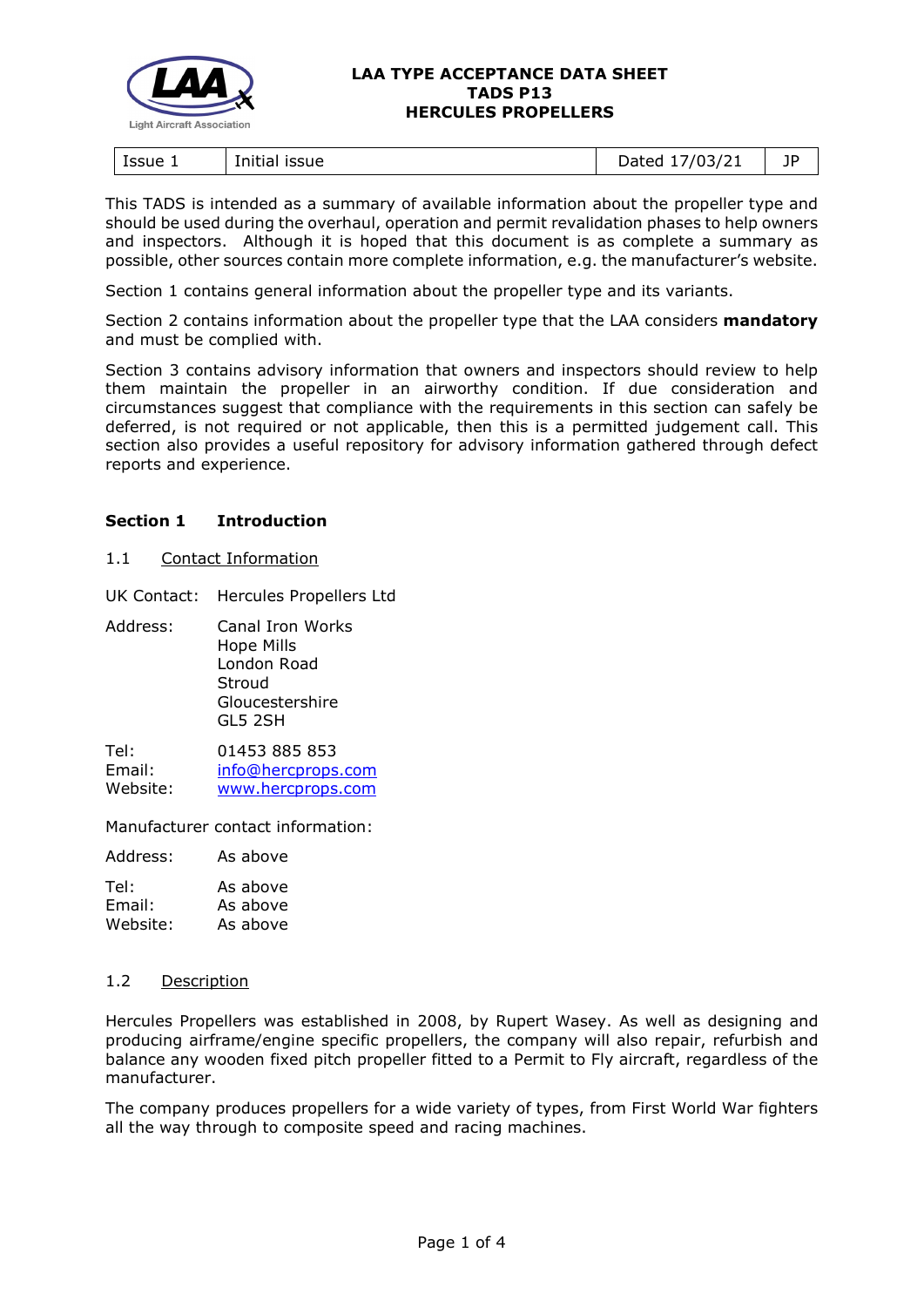

There is a large number of LAA administered aircraft fitted with Hercules propellers. Some of these are specifically designed for the installation and some are copies of other manufacturers' propellers fitted to both amateur built and ex-certified aircraft.

## **Section 2 Mandatory information for owners, operators and inspectors**

At all times, responsibility for the maintenance and airworthiness of an aircraft (including the propeller) rests with the owner. A condition stated on a Permit to Fly requires that: *"the aircraft shall be maintained in an airworthy condition".* 

## 2.1 Lifed Items

No type-specific information. Refer to any specific manufacturer's information.

## 2.2 Operator's Manuals

Where possible, the manuals describing setup, operation and maintenance procedures for the propeller should be obtained from the manufacturer or importer and retained with the aircraft's records.

## 2.3 Maintenance Schedule

Normal procedures for wooden fixed pitch propellers apply.

Propellers fitted to LAA administered aircraft that are maintained either in accordance with the manufacturer's maintenance schedule, the CAA Light Aircraft Maintenance Schedule (LAMS) [CAP 411](http://www.caa.co.uk/CAP411) or the LAA Generic Maintenance Schedule, further details of which can be found in LAA Technical Leaflet [TL 2.19: The LAA Generic Maintenance Schedule.](http://www.lightaircraftassociation.co.uk/engineering/TechnicalLeaflets/Operating%20An%20Aircraft/TL%202.19%20The%20LAA%20Generic%20Maintenance%20Schedule.pdf) Note: The CAA and LAA produced maintenance schedules were originally written around the maintenance requirements of aircraft fitted with traditional aircraft engines and propellers.

Some aircraft may have mandated maintenance requirements and/or schedules which are stated on the aircraft's Operating Limitations document and these must be followed.

More information on maintenance schedules can be found in the **Aircraft Maintenance** section of the LAA website.

## 2.4 Airworthiness Directives

Non-certified type, so no type-specific applicable Airworthiness Directives.

## 2.5 Mandatory Permit Directives

No type-specific MPDs at this time.

Check CAA [CAP 661](http://www.caa.co.uk/cap661) which lists MPDs issued before 31 January 2012 and is no longer being updated.

The CAA now provides links to MPDs issued after 31 January 2012 on the [CAA MPD Listing](http://publicapps.caa.co.uk/modalapplication.aspx?appid=11&mode=list&type=sercat&id=55) page of their website.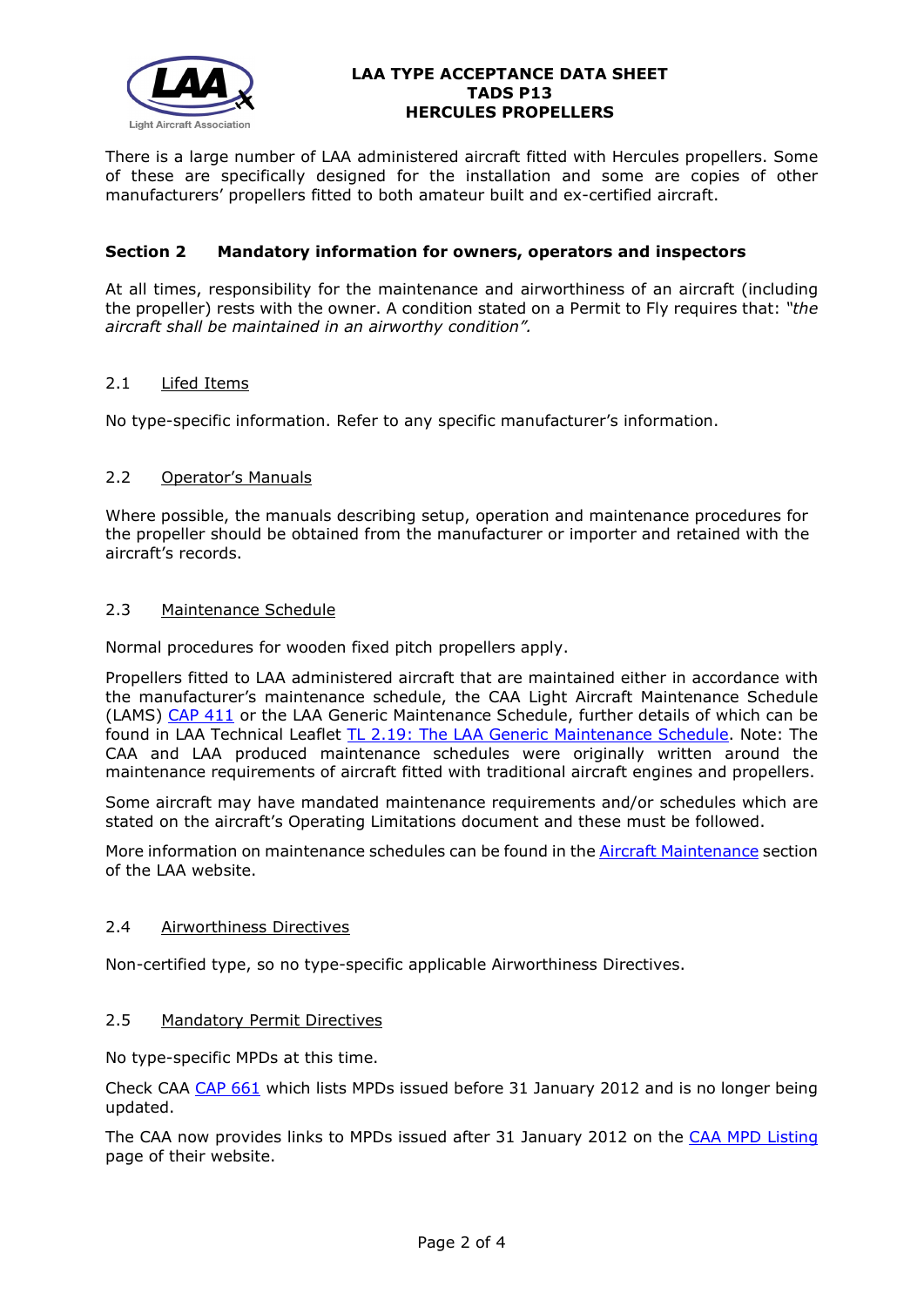

The LAA website should be checked for MPDs that are non-type specific in LAA Technical Leaflet [TL 2.22: Non-Type Specific MPDs.](http://www.lightaircraftassociation.co.uk/engineering/TechnicalLeaflets/Operating%20An%20Aircraft/TL%202.22%20non-type%20specific%20MPDs.pdf)

## 2.6 CAA Mandatory Requirements for Airworthiness CAP747 and Civil Aircraft Airworthiness Information and Procedures (CAAIP) CAP562

No type specific requirements or information at this time.

CAA publications [CAP 747](http://www.caa.co.uk/CAP747) and [CAP 562](http://www.caa.co.uk/CAP562) contain information that may be relevant to LAA administered aircraft and should be checked for applicability.

## 2.7 LAA Required Modifications (including LAA issued AILs, SBs, etc)

No type-specific required modifications at this time.

## 2.8 Operating Limitations to be Placarded or Shown by Instrument Markings

The Operating Limitations document for the aircraft will specify aircraft and powerplant limitations for that particular aircraft. Where a propeller is being fitted in accordance with a Propeller Type List  $(PTL/1)$ , any limitations proscribed by the relevant  $PTL/1$  document must be adhered to.

Notes:

- Refer to the propeller manufacturer's latest documentation for the definitive parameter values and recommended placards.
- Data stated on the aircraft's Operating Limitations document must be displayed by means of cockpit placards or instrument markings.

## **Section 3 Advice to owners, operators and inspectors**

## 3.1 General

Where possible, the manuals describing setup, operation and maintenance procedures for the propeller should be obtained from the manufacturer or importer and retained with the aircraft's records.

## 3.2 Standard Options

There are no Standard Options for any propellers fitted to LAA administered aircraft at this time.

## 3.3 Manufacturer's Information (including Service Bulletins, Service Letters, etc)

In the absence of any over-riding LAA classification, inspections and modifications published in the manufacturer's continuing airworthiness data should be satisfied according to the recommendations therein. It is the owner's responsibility to be aware of and supply such information to their inspector.